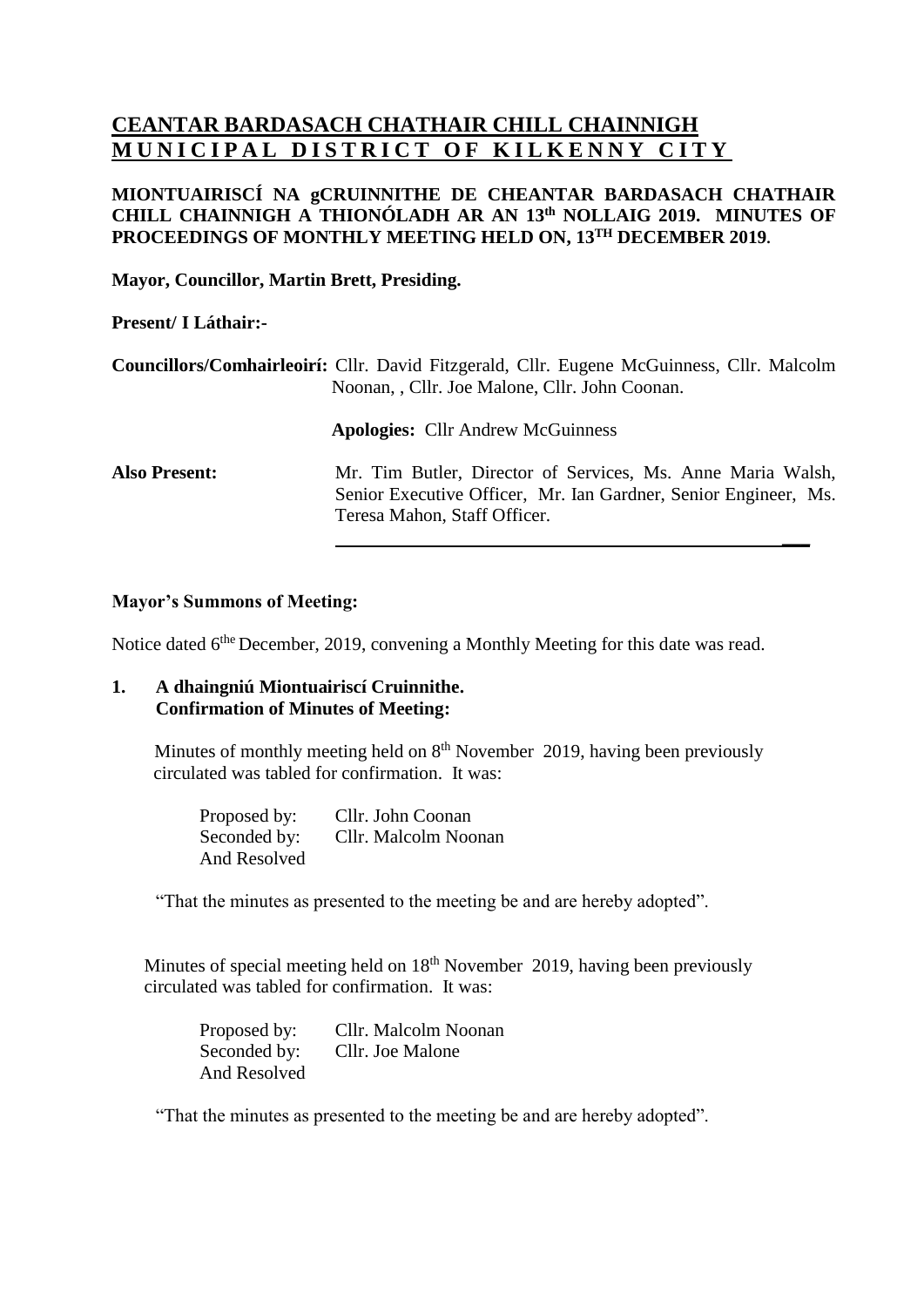# **2. Cúrsaí thabhairt ar aghaidh ordú ón Méara Matters brought forward by direction of the Mayor.**

The Mayor acknowledged the following Projects/Events which he attended and will attend:

- Lions Club fund raising events.
- Rehab Care event in William Street
- Congratulations to Kilkenny City in the recent BOI awards.
- Success of Pride of Place
- Launch of Music Generation Kilkenny
- Home Rule Club, 125-year anniversary
- Carol service for Cois Nore

.

• St Canices Cathedral carol service on 22<sup>nd</sup> December @5pm (Robes required)

Ms. Anne Maria Walsh asked for Members comments in relation to specifying protected areas such as laneways in the draft busking bye-laws from amplification and drums.

It was proposed by Cllr. John Coonan and agreed by all that specific areas/laneways should be listed as protected in the draft bye-laws.

Cllr. Joe Malone asked that seasonal good wishes be passed onto all our Soldiers who will not be home for Christmas. Cllr. Brett confirmed that he had sent a letter to the Armed Forces.

# **3. Nuashonrú ar thionscadail bóithre. Update on Road Projects**

Mr Ian Gardner, City Engineer, provided a report for Members detailing road work updates for December. The report included information on the restoration improvement works, footpath works and miscellaneous works happening in or scheduled to commence in December. He also updated Members on the Kilkenny City Bus Service and the Town Walls. Members thanked Mr. Gardner for the detailed report and raised the following queries/comments in relation to roads:

- Timetable for City Bus Service and any special service for Christmas.
- Recognition for all parties involved in bringing the new Bus Service to Kilkenny.
- Colour of buses for the new service and the possibility of promoting Kilkenny on side.
- Public lighting scheme on Ballyfoyle Road.
- Footpaths from Drakelands Middle to Ballycallan Road and connection to City.
- Removal of grey and maroon signage around the City and replace with cast iron signs.
- Possibility of a one-way system in Abbey Street.
- City Wall tour.

Mr. Ian Gardner and Mr. Butler responded to all the Members queries. Mr. Gardner clarified the bus timetable and colours. He confirmed that the City Wall tour will take place before the January MD meeting, weather permitting. Mr. Butler explained the prioritisation of road work schemes.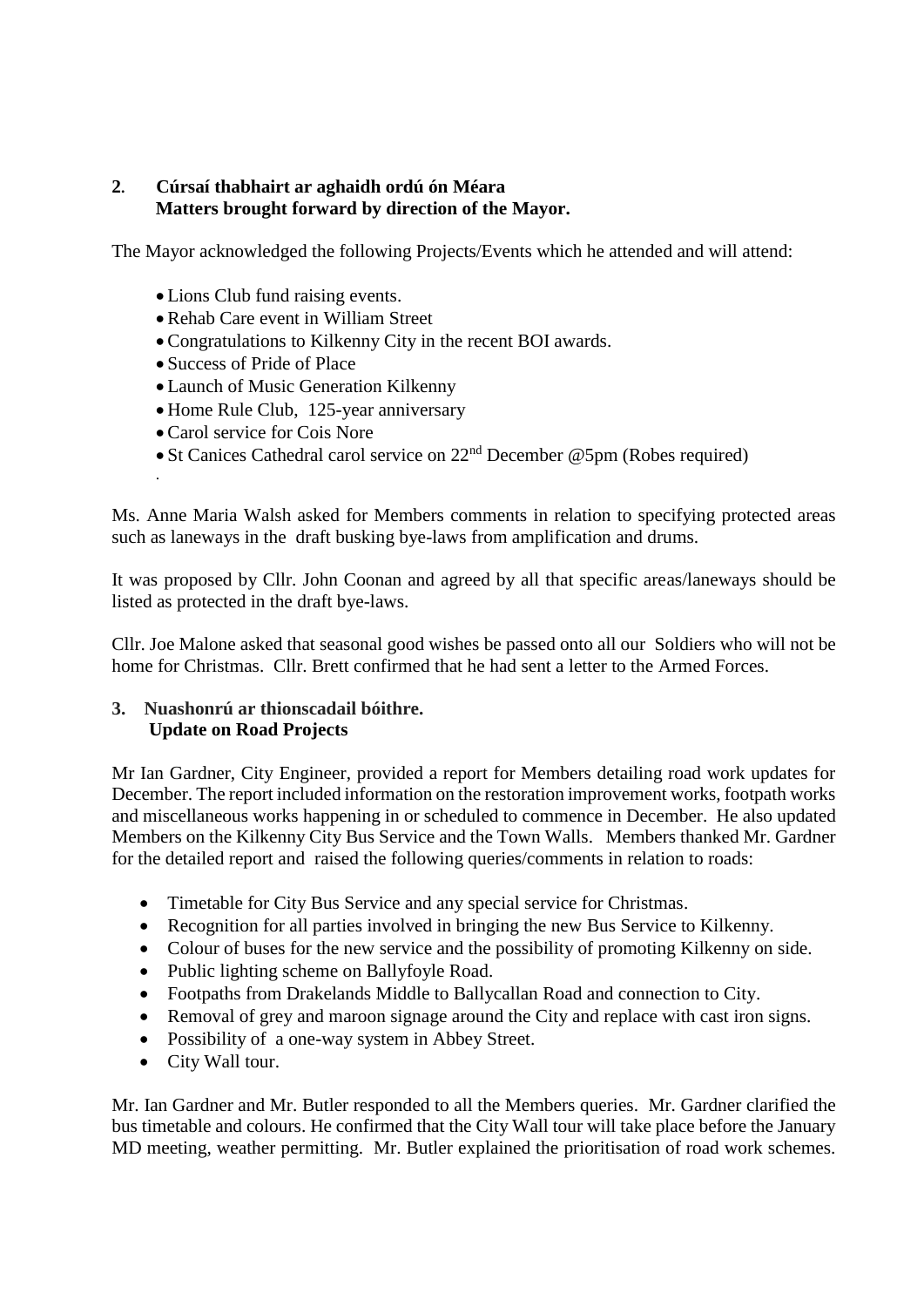A Student will commence mapping of all signage in the City in January as part of the planned upgrading and uniformity of signage in the City.

## **Vicar Street Presentation**

Mr. Gardner gave a presentation on Vicar Street. He detailed the existing issues over the management of traffic improvements for pedestrians and cyclists on the Street and then provided members with a number of options to try and address these issues. Members discussed the options and after receiving clarification from Mr. Butler it was:

> Proposed by: Cllr. David Fitzgerald Seconded by: Cllr. Martin Brett And agreed by all

"That Option 2 would be advanced for Past 8 planning and will be published early in the New Year"

#### **4. Athruithe ar Bhaile Mhic Andáin Limistéar Challainn Changes to Thomastown\Callan area**

Mr. Gardner referred to the amendments to the Local Electoral Areas in 2019. The Engineering Areas were not re-aligned. In January 2020 the Engineering Areas will be changed and a report will be provided at the January MD meeting detailing these changes.

#### **6. Comhfhreagras maidir le hEalaíona / Ceardaíocht ar Shiúlóid na Méaraí. Correspondence re Arts/Crafts on the Mayors Walk**.

Ms. Anne Maria Walsh advised the Members that she had received correspondence from Artists requesting permission to display their Art for sale for 5 weekends during the year along the Mayors Walk. The weekends detailed are not all coinciding with special events in the City and therefore cannot be considered under the current bye-laws. The Mayors Walk is not included as a designated casual trading area under the bye-laws and the casual trading day is restricted to a Thursday only. Members agreed that a draft proposed change to the bye-laws be prepared for consideration.

# **7. Fógra Foriarratais in ainm an Comh. Malcolm Noonan 28th November 2019 Notice of Motion in the name of Cllr. Malcolm Noonan 28th November 2019**

'That Kilkenny Municipal District Council would (a)introduce an expanded 'Paint the Shops' scheme for 2020 that would financially incentivise and encourage the design of traditional hand painted or crafted, vernacular signage on shopfront masts and panel board signage".

(b) with the support of the Heritage Council and our Conservation Officer, commission a best practice, design, conservation and presentation guide book for shops and buildings in the historic core of the City of Kilkenny. Such a guide book could also provide guidelines for the presentation and reinterpretation of the Renaissance (Tudor) Houses of the City also.

| It was: | Proposed by: | Cllr. Malcolm Noonan   |
|---------|--------------|------------------------|
|         | Seconded by: | Cllr. David Fitzgerald |
|         | And Agreed:  |                        |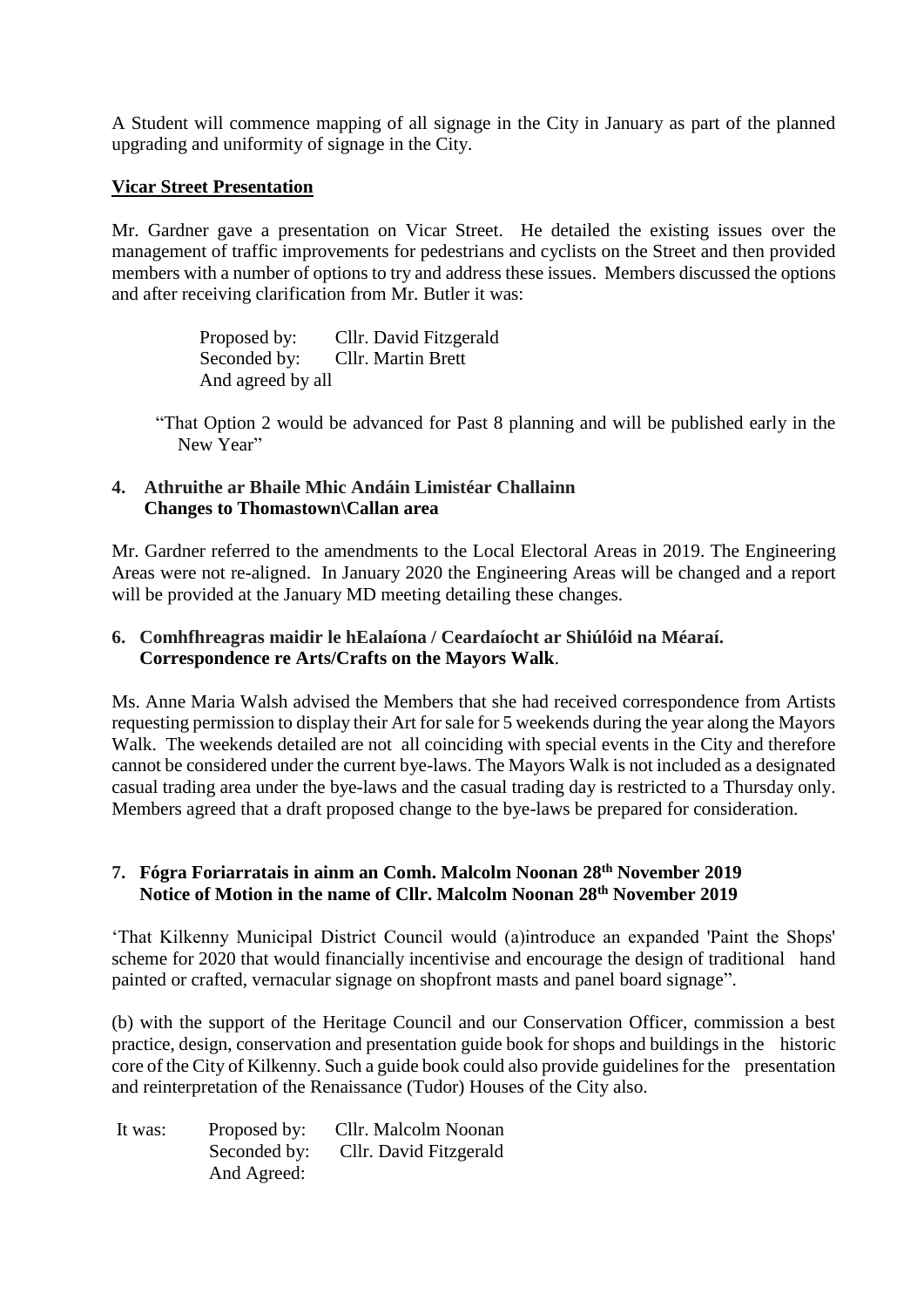"That the paint the shop scheme should be expanded as per the motion and a best practice guide booklet produced."

Mr. Butler explained that there is a small amount of funding available for shop fronts on a county wide basis under the "Paint the Town Scheme". A presentation will be made at the full Council meeting on Monday 16<sup>th</sup> December in relation to shop fronts in the City.

# **8. Fógra Foriarratais in ainm an Comh. Malcolm Noonan 28th November 2019 Notice of Motion in the name of Cllr Malcolm Noonan 28th November 2019**

" That Kilkenny Municipal District Council in association with the Parks Department of Kilkenny County Council would carry out a comprehensive tree survey of all mature trees in the city and environs, with view to scheduling a winter and spring pruning programme and identify areas in the city and environs to commence an ambitious tree planting programme which would include fruiting trees and orchards, to enhance biodiversity, help tackle climate change and to create urban amenity woodlands in appropriate areas with the inclusion and participation of local communities".

| It was: | Proposed by:       | Cllr. Malcolm Noonan           |
|---------|--------------------|--------------------------------|
|         |                    | Seconded by: Cllr. John Coonan |
|         | And Agreed by all: |                                |

"That tree survey and tree planting programme as detailed in the motion be undertaken "

It was noted that there is a significant amount of trees within the City and the cost could be a factor in such a request.

#### **9. Fógra Foriarratais in ainm an Comh. David Fitzgerald 5th December 2019 Notice of Motion in the name of Cllr David Fitzgerald 5th December 2019**

"That we, the members of Kilkenny City MDC, unanimously propose to bring forward a motion to Kilkenny County Council to seek the support of the entire Council to petition the Minister to amend the name of our Council by ministerial order to be known into the future as "Kilkenny City and County Council"

Cllr. Fitzgerald explained to the Members that after the Local Government Act of 2014 and the subsequent amalgamation of City and County Councils, Cities such as Waterford and Limerick are now known as Waterford City and County Council and Limerick City and County Council. He is proposing that Kilkenny do the same.

After some discussion and clarification, it was:

Proposed by: Cllr. David Fitzgerald<br>Seconded by: Cllr. John Coonan Cllr. John Coonan And Agreed by all: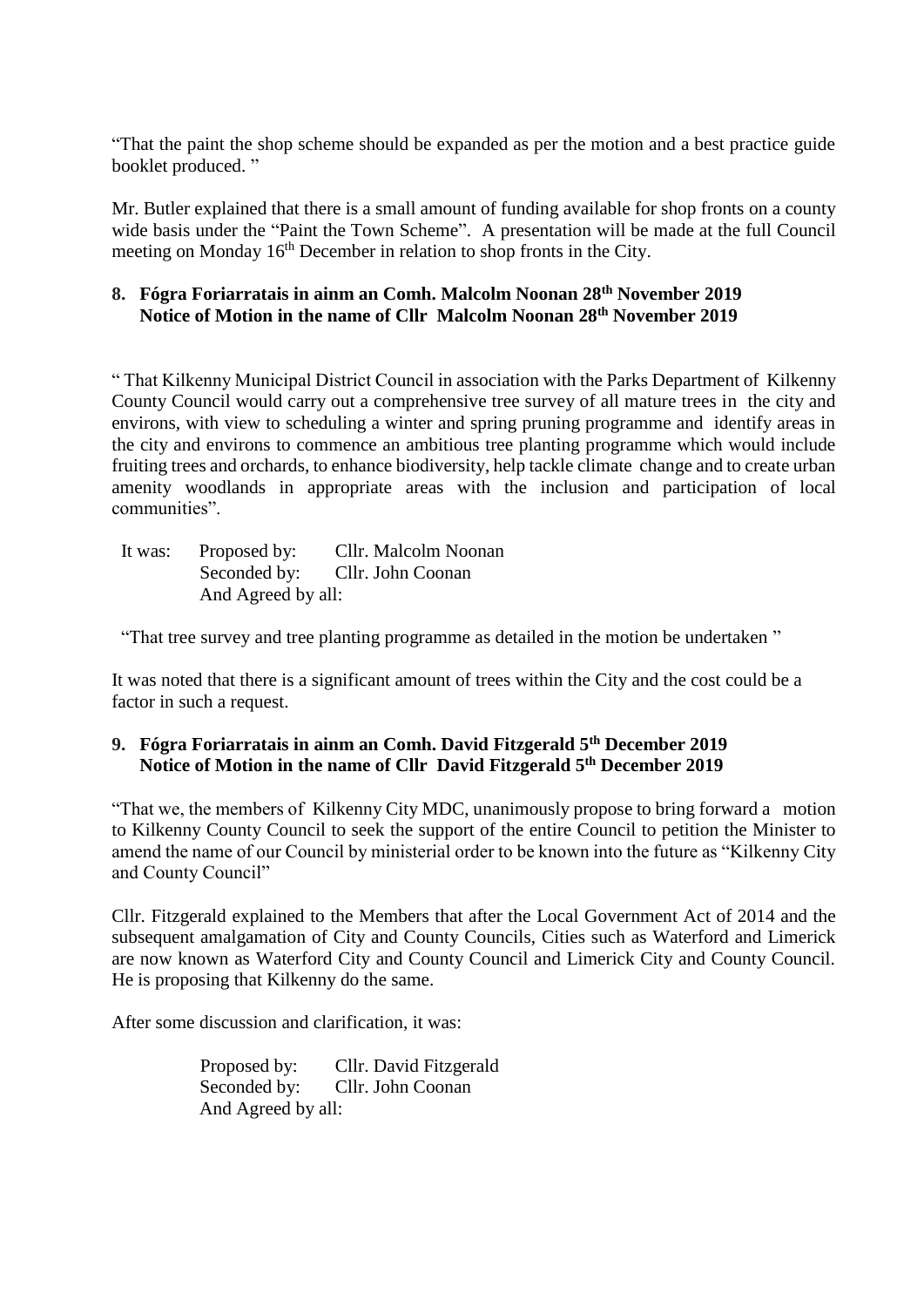" That this MD would seek the support of the entire Council to petition the Minister to amend the name of our Council by ministerial order to be known into the future as "Kilkenny City and County Council"

#### **10. Any Other Business**

Appointment of St. Patrick's Day Festival Committee Chairperson

| It was: | Proposed by: | <b>Cllr.</b> Martin Brett |
|---------|--------------|---------------------------|
|         | Seconded by: | Cllr. John Coonan         |
|         | And Agreed:  |                           |

"That Cllr. Joe Malone be appointed as chair of the Committee "

Appointment of two other members to St. Patrick's Day Festival Committee.

| It was: | Proposed by: | Cllr. David Fitzgerald |
|---------|--------------|------------------------|
|         | Seconded by: | Cllr. Martin Brett     |
|         | And Agreed:  |                        |

"That Cllr. Eugene McGuinness be appointed to the Committee"

| It was: | Proposed by: | Cllr. David Fitzgerald |
|---------|--------------|------------------------|
|         | Seconded by: | Cllr. John Coonan      |
|         | And Agreed:  |                        |

"That Cllr. Martin Brett be appointed to the Committee"

# **5. Cur i láthair Thionscadal Ardeaglais Naomh Canices. Presentation - St Canices Cathedral Project**.

The Reverend David McDonnell, Dean of Ossory gave the Members a presentation on St Canices Cathedral. He provided details on the Cathedral's remarkable history, its position as a tourist attraction, the various lectures and music programmes it directs and their ambition to improve the choral standards to make the Cathedral's Choir one of the best in the World. He explained the challenges that the Cathedral was facing and asked if the Council could help:

- (a) by providing a Coach Park for buses to park at Dean St/ Irishtown part of the City, therefore facilitating easy access to the tourist sites in the area.
- (b) promoting concerts, community events in the Cathedral and supporting improvements to welfare facilities for these events.

The Dean was asked by Members to put his proposals in writing for consideration by the MD. Mr. Butler confirmed that the Council was reviewing the possibility of providing a Coach Park in the vicinity of the Abbey Quarter.

The Mayor closed the meeting by wishing everyone a very happy Christmas and New Year.

#### **This concluded the business of the meeting.**